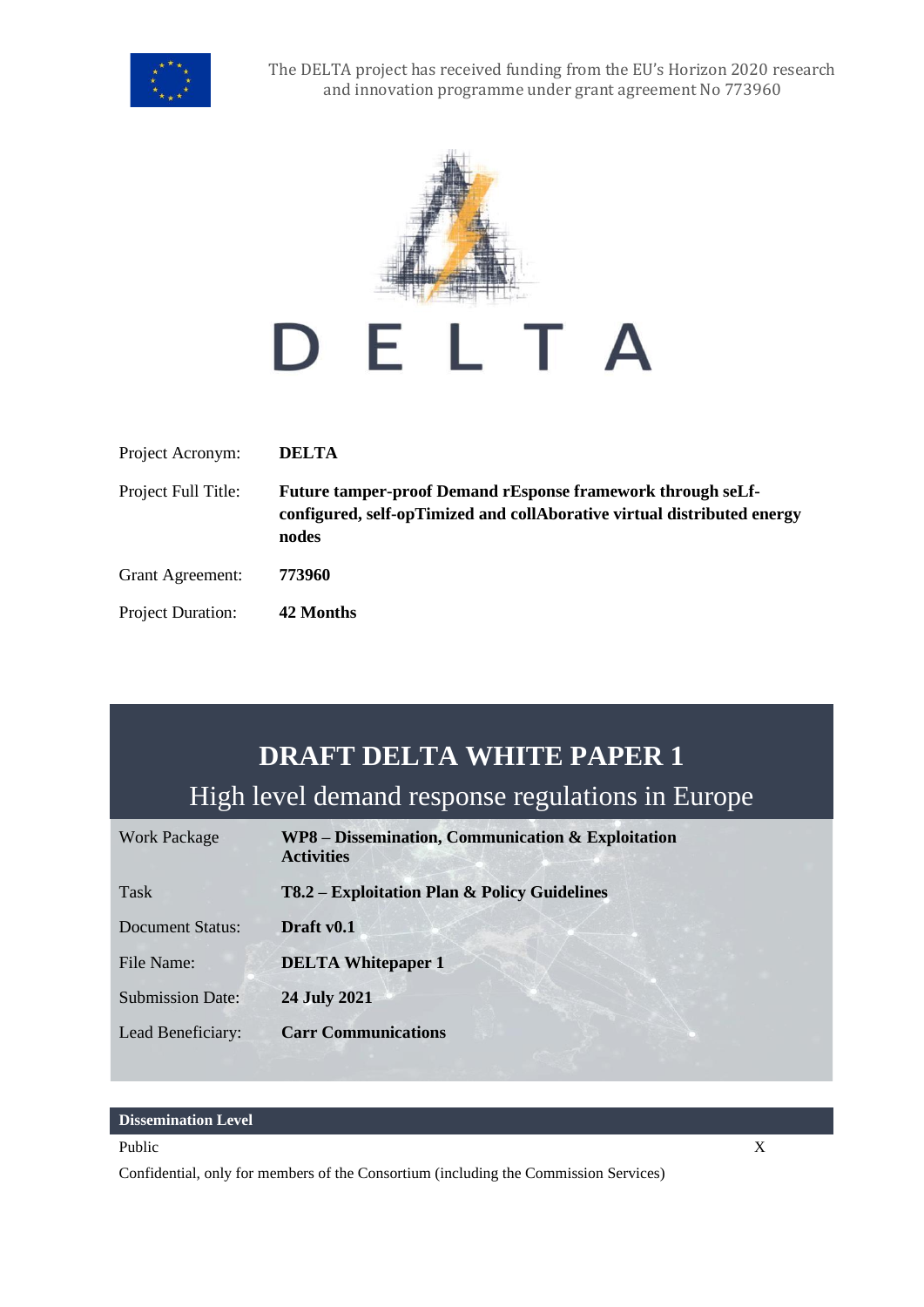

## **Contributors List**

| <b>Leading Contributor</b> |                             |                                     |                    |                                        |  |  |
|----------------------------|-----------------------------|-------------------------------------|--------------------|----------------------------------------|--|--|
| <b>First Name</b>          |                             | <b>Last Name</b>                    | <b>Beneficiary</b> | Contact e-mail                         |  |  |
| Dawn                       |                             | Lonergan                            | <b>CARR</b>        | dawn@carrcommunications.ie             |  |  |
| Co-Contributor(s)          |                             |                                     |                    |                                        |  |  |
| #                          | <b>First</b><br><b>Name</b> | <b>Last Name</b>                    | <b>Beneficiary</b> | <b>Contact e-mail</b>                  |  |  |
| 1                          | <b>Dimitrios</b>            | <b>Thomas</b>                       | <b>JRC</b>         | Dimitrios.THOMAS@ec.europa.eu          |  |  |
| $\overline{2}$             | <b>Antonios</b>             | <b>Marinopoulos</b>                 | <b>JRC</b>         | Antonios.MARINOPOULOS@ec.europa.<br>eu |  |  |
| 3                          | <b>Antonio</b>              | De Paola                            | <b>JRC</b>         | Antonio.DE-PAOLA@ec.europa.eu          |  |  |
| $\overline{\mathbf{4}}$    | <b>Gillian</b>              | <b>Arigho</b>                       | <b>CARR</b>        | garigho@carrcommunications.ie          |  |  |
| 5                          | <b>Apostolos</b>            | <b>Tsolakis</b>                     | <b>CERTH</b>       | tsolakis@iti.gr                        |  |  |
| 6                          | <b>Angelina</b>             | <b>Bintoudi</b>                     | <b>CERTH</b>       | bintoudi@iti.gr                        |  |  |
| $\overline{7}$             | <b>Lampros</b>              | <b>Zyglakis</b>                     | <b>CERTH</b>       | zyglakis@iti.gr                        |  |  |
| 8                          | <b>Paschalis</b>            | <b>Gkaitatzis</b>                   | <b>CERTH</b>       | pgkaidat@iti.gr                        |  |  |
| 9                          | <b>Guntram</b>              | <b>Pressmair</b>                    | E7                 | guntram.pressmair@e-sieben.at          |  |  |
| 10                         | <b>Alba</b>                 | <b>Fernandez</b><br><b>Izquirdo</b> | <b>UPM</b>         | albafernandez@fi.upm.es                |  |  |

## **Legal Disclaimer**

The DELTA has received funding from the European Union's Horizon 2020 research and innovation programme under grant agreement No 773960. The sole responsibility for the content of this publication lies with the authors. It does not necessarily reflect the opinion of the Innovation and Networks Executive Agency (INEA) or the European Commission (EC). INEA or the EC are not responsible for any use that may be made of the information contained therein.

# **Copyright**

© Carr Communications Ltd, 24 Fitzwilliam Place, Dublin 2 D02 T296 Copies of this publication – also of extracts thereof – may only be made with reference to the publisher.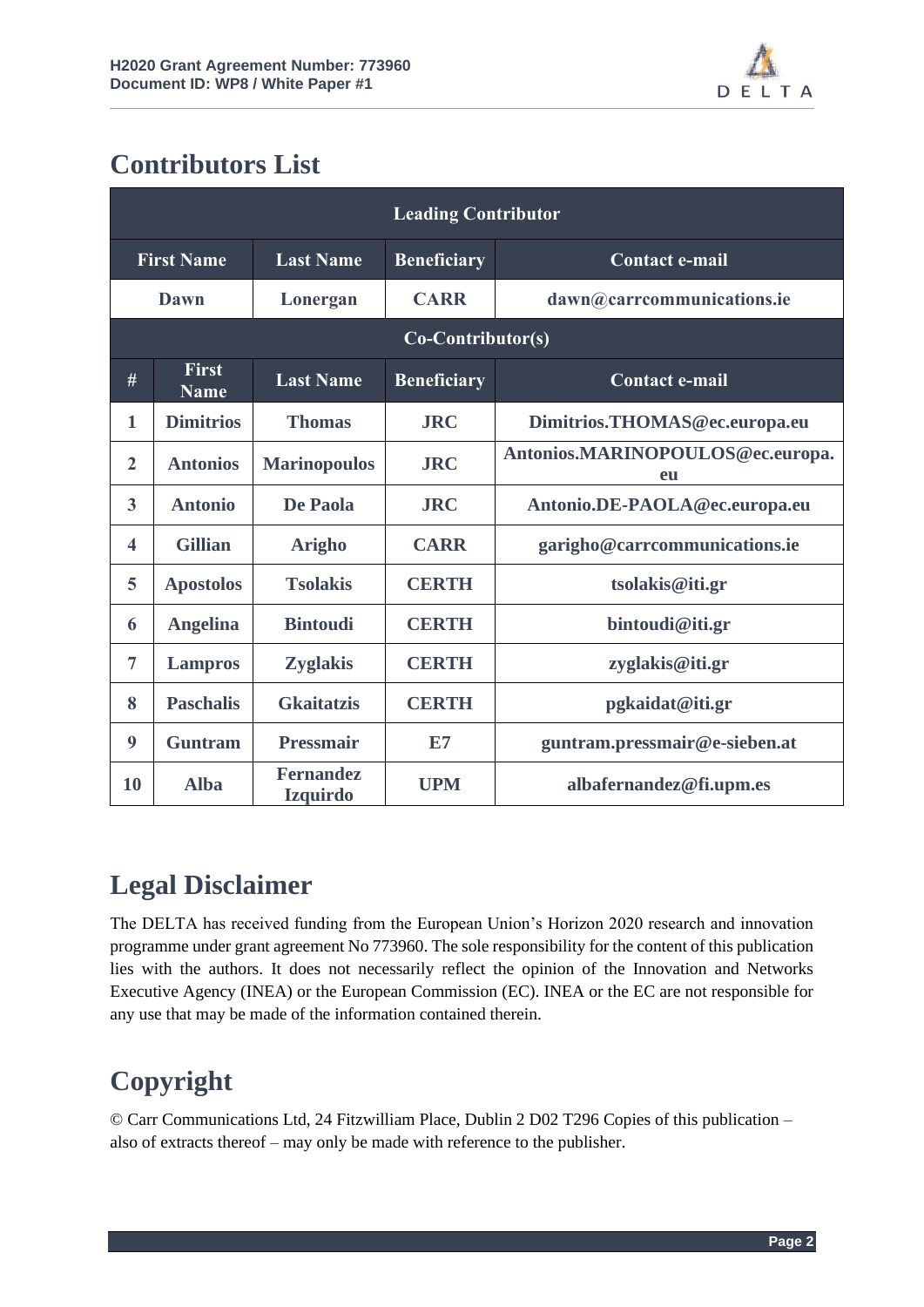

### 1. **Introduction**

DELTA is a three-year Research and Innovation Action project commencing 01 May 2018 and running until 31 October 2021. The project team comprises 10 organisations from 8 countries. The project coordinator is CERTH, based in Greece.

The project name, DELTA, is a shortened form of the long title:

"*Future tamper-proof Demand rEsponse framework through seLf-configured, self-opTimized and collAborative virtual distributed energy nodes".*

DELTA proposes a Demand-Response (DR) management platform that distributes parts of the Aggregator's intelligence into a novel architecture based on Virtual Power Plant (VPP) principles. It will establish a more easily manageable and computationally efficient DR solution and will deliver scalability and adaptiveness into the Aggregator's DR toolkits. DELTA is made up of two technical innovations; the DELTA Virtual Node (DVN) and the Fog Enabled Intelligent Device (FEID).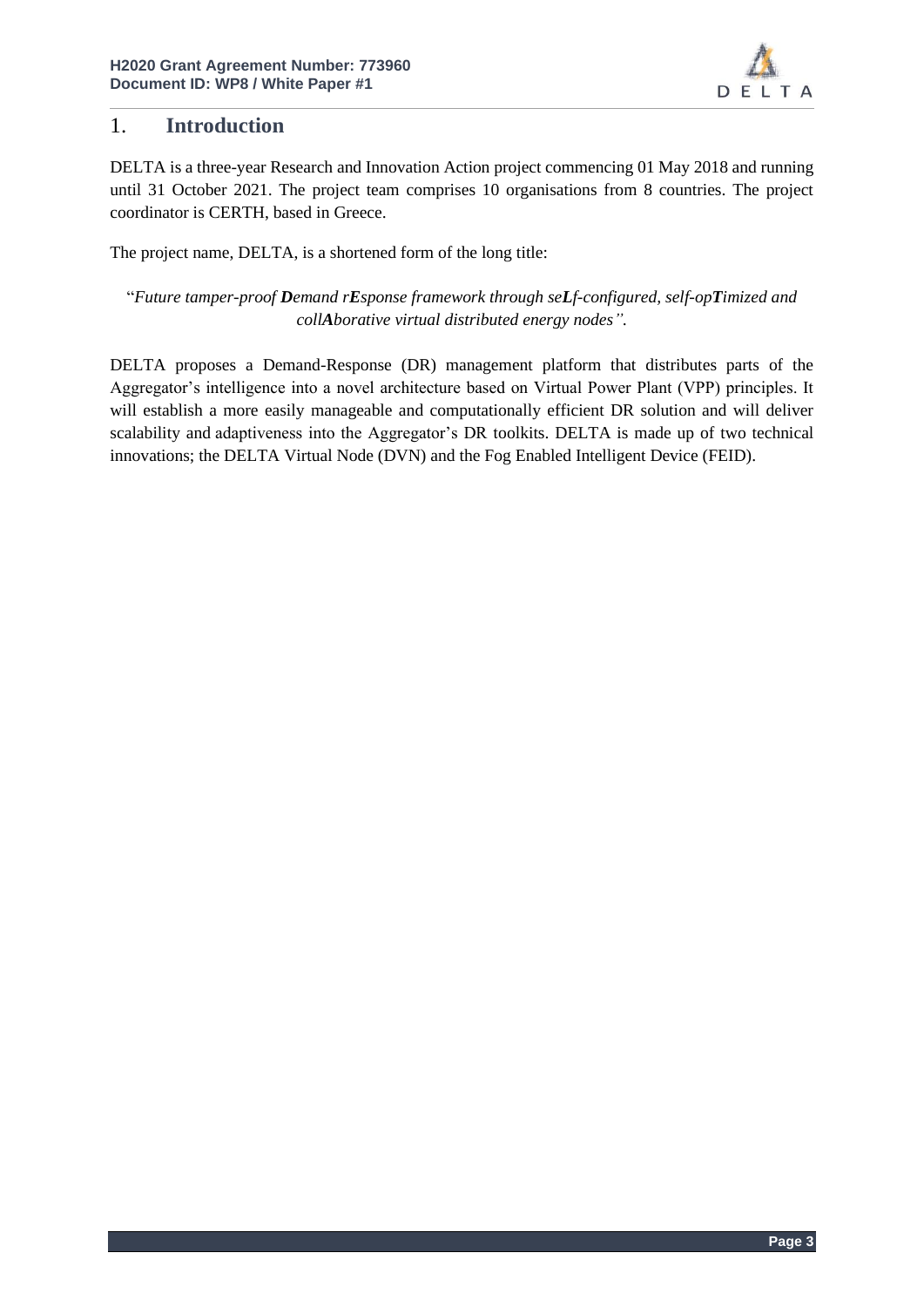

## 2. **Current Regulations and Directives**

In light of DELTA's work, below is a brief analysis of the corresponding articles in the Regulations and Directives of the EU and searched information about key interest domains of the DELTA project, such as **demand response, smart metering, data management, blockchain, smart contracts, prosumers, and flexibility**. The results, as one can see below, show that terms like demand response, flexibility and smart metering are common within both Regulations and Directives. However, terms like blockchain, smart contracts, prosumers, etc., are rare or even not mentioned at all. This indeed implies the existence of gaps in the current policy, which need to be addressed, so that key elements of projects such as DELTA could be implemented in reality.

#### Regulation (EU) 2019/943

The European Union approved the Regulation of 5 June 2019 on the *internal market for electricity*. In its preliminary points, the EU lays down the fundamental principles driving the legislative action on energy for final customers: **safety, security, sustainability, competitiveness and affordability.** These key objectives shall be pursued in the context of a changing electricity system that is rapidly moving away from the traditional vertically integrated paradigm with large nuclear or fossil fuel plants and towards new distributed and flexible resources. The internal electricity market, which has been progressively implemented since 1999, is a fundamental element of this transition, with new opportunities and challenges arising for all market participant, as a result of the ongoing decarbonisation effort. In this context, and taking also into consideration the transformation to a more digital era, it becomes crucial to develop new forms of consumers' interaction, enabling their participation in the electricity market and empowering them in the management of their energy consumption, while ensuring the abovementioned key objectives.

You can view this regulation in full **[here.](https://eur-lex.europa.eu/legal-content/EN/TXT/?uri=CELEX%3A32019R0943)**

#### **The main findings and comments of the Regulation are presented below:**

*Article 3* highlights that market rules should enable the development of new sustainable and flexible resources, including **demand response**. The aggregation of loads from different demand response facilities should be promoted, in order to facilitate the participation of final customers and small enterprises, while enabling an efficient dispatch of the new resources. In addition, investment incentives should be enhanced so as to contribute to the spread of demand response activities and long-term hedging products should be available to reduce the price volatility risks of the market participants.

*Article 6* refers to balancing markets, stating that these should foster non-discrimination rules for customers to facilitate **demand response** participation individually or through aggregation. The different technical needs are taken into consideration.

*Articles 12* and *13* describe the dispatching and re-dispatching of generation and **demand response**. Market-based mechanisms should be the basis for selecting **demand response** resources. Non-marketbased mechanisms are only allowed in case of a limited number of available **demand response** facilities. In addition, the Transmission System Operators(TSOs) and Distribution System Operators (DSOs) shall report at least annually to the competent regulatory authority, on the measures taken to reduce the need for the downward re-dispatching of generating installations using Renewable Energy Sources (RES) or high-efficiency co-generation in the future including investments in digitalisation of the grid infrastructure and in services that increase **flexibility**.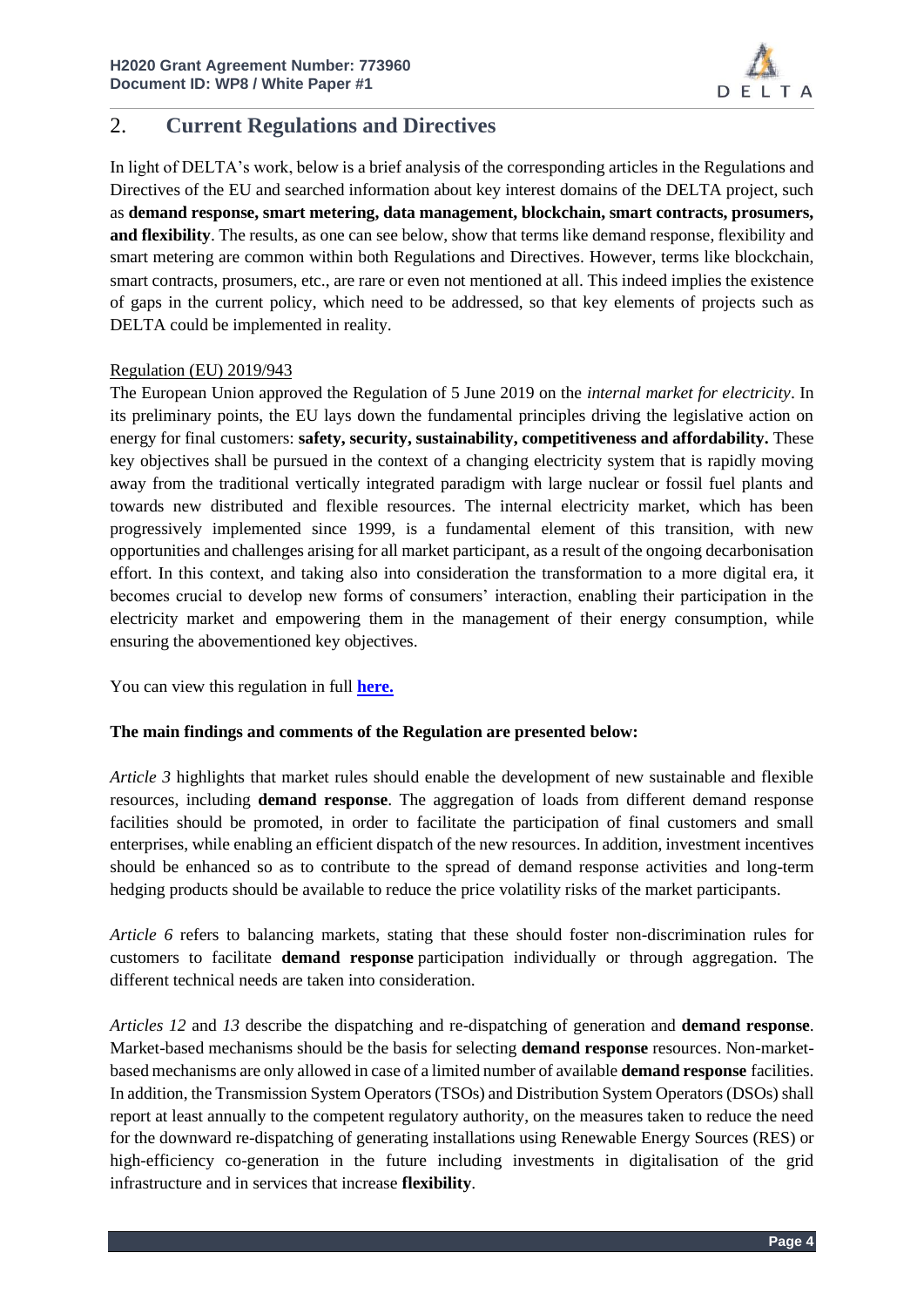

*Article 18* addresses the charges on the network and in general the usage of the network. It is stated that network charges should not be a negative incentive for **demand response** users. On the other hand, such charges should not be either a positive incentive for aggregation. Tariff methodologies shall reflect the fixed costs of transmission and distribution system operators and shall provide them with appropriate incentives to increase efficiencies, including energy efficiency, to foster market integration and security of supply, to support efficient investments, to support related research activities**, and to facilitate innovation in interest of consumers in areas such as digitalisation, flexibility services and interconnection.**

*Article 23* refers to the European resource adequacy assessment, an analysis periodically conducted by  $ENTSO-E<sup>1</sup>$  to verify the adequacy of the European system to supply current and projected demands over a 10-year period. Such evaluation will explicitly consider the contributions of energy storage and demand **response** solutionsin the context of a multi-scenario analysis performed at a bidding-zone level.

*Article 55* states the tasks of the EU DSO entity. Among others, it is stated that the EU DSO should facilitate **demand side flexibility and response** and **distribution grid users' access to markets.**

*Article 57* focuses on the necessity of cooperation between the TSOs and DSOs for the achievement of coordinated access to resources, including **demand response**. Furthermore, Article 59 discusses the establishment of network codes to enforce uniform conditions over multiple aspects of the electricity system, including rules on aggregations. The Commission can adopt delegated acts on network connection rules regarding the connection of demand units used to provide **demand response**.

#### Directive (EU) 2019/944

This Directive, introduced on 05 June 2019, focuses on common rules for the *internal market for electricity*. In its preliminary points, it emphasizes the necessity to adapt the Union rules to a rapidly changing market framework, accelerating the completion of an internal market for electricity that rewards flexibility and innovation.

You can view this regulation [here.](https://eur-lex.europa.eu/legal-content/EN/TXT/?uri=CELEX%3A32019L0944)

#### **The main findings and comments of the Directive are presented below:**

*Article 3* highlights the need for competitive, **consumer-centred**, **flexible** and non-discriminatory electricity markets. It also mentions that alternatives to the construction of new generating capacity, like **demand response** solutions should be considered. In addition, final customers should receive all relevant **demand response data**.

*Article 15* states among others that Member States shall ensure that **active customers** are entitled to participate **in flexibility schemes** and energy efficiency schemes. In addition, the active customers owning an **energy storage** facility **are not subject to any double charges**, including network charges, for stored electricity remaining within their premises or **when providing flexibility services to system operators.**

<sup>1</sup> <https://www.entsoe.eu/>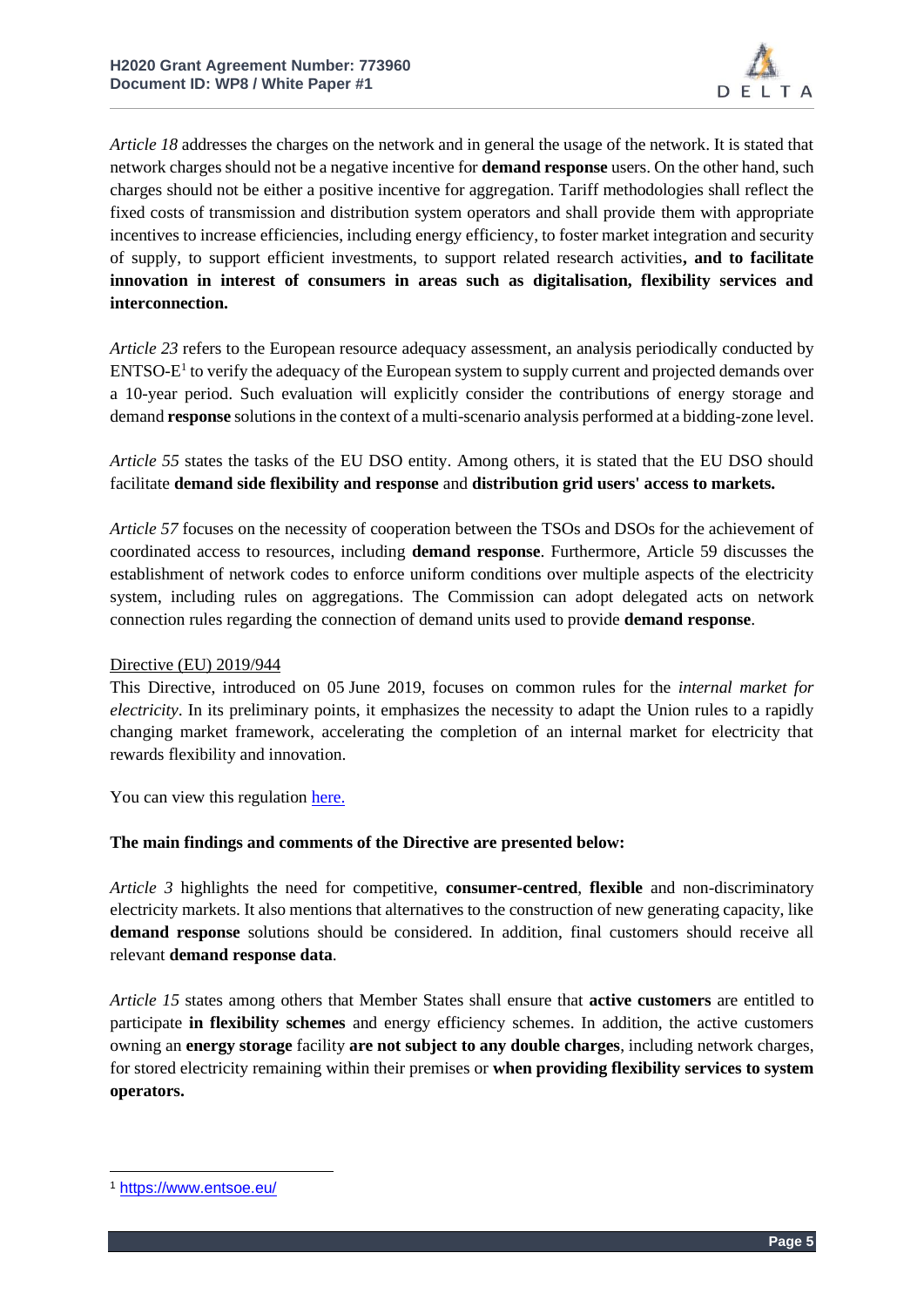

*Article 17* addresses **demand response** through aggregation. It is mentioned that Member States should facilitate the participation of customers in **demand response** programs through aggregation. TSOs and DSOs should establish the technical requirements for participation of **demand response** in all electricity markets; such requirements should cover participation through aggregated loads. In addition, Member States may require electricity undertakings or participating final customers to pay financial compensation to other market participants or to the market participants' balance responsible parties, if those market participants or balance responsible **parties are directly affected by demand response activation**. Such financial compensation **shall not create a barrier to market entry for market participants engaged in aggregation or a barrier to flexibility**. In such cases, the financial compensation shall be strictly limited to covering the resulting costs incurred by the suppliers of participating customers or the suppliers' balance responsible parties during the activation of **demand response**.

*Articles 19, 20* and *21* refer to **smart metering** systems. Member States shall ensure the deployment in their territories of **smart metering** systems that assist the active participation of customers in the electricity market. Where the deployment of **smart metering systems** is assessed positively, **at least 80 % of final customers** shall be equipped with **smart meters** either within seven years of the date of the positive assessment or by 2024 for those Member States that have initiated the systematic deployment of smart metering systems before 4 July 2019. Where the deployment of smart metering systems has been negatively assessed as a result of the cost-benefit analysis referred in Article 19(2) and where smart metering systems are not systematically deployed, **Member States shall ensure that every final customer is entitled on request to a smart meter, while bearing the associated costs**.

*Article 23* deals with **data management**. Member States shall organise the **management of data** in order to ensure **efficient and secure data access and exchange**, as well as data protection and data security. Independently of the data management model applied in each Member State, the parties responsible for **data management** shall provide access to the data of the final customer to any eligible party. Eligible parties **shall have the requested data** at their disposal in a non-discriminatory manner and simultaneously. **Access to data shall be easy and the relevant procedures for obtaining access to data shall be made publicly available.**

*Article 32* refers to the regulation of the incentives for the use of **flexibility,** particularly in **distribution networks**. The Member States should provide the correct incentives to DSOs in order to foster **demand response** programs. Apart from the provision of flexibility services, the DSOs should ensure that energy efficiency measures are put into practice, which contribute to the upgrade of the electrical system. Nondiscriminatory measures should be followed for such services to be adopted. In addition, coordination is necessary between the TSOs and DSOs for the optimal utilization of resources in order to ensure the efficient operation of the system. In addition, Article 51 mentions that the TSO should consider the potential role of **demand response** as an alternative to system expansion in the development of its tenyear network development plan.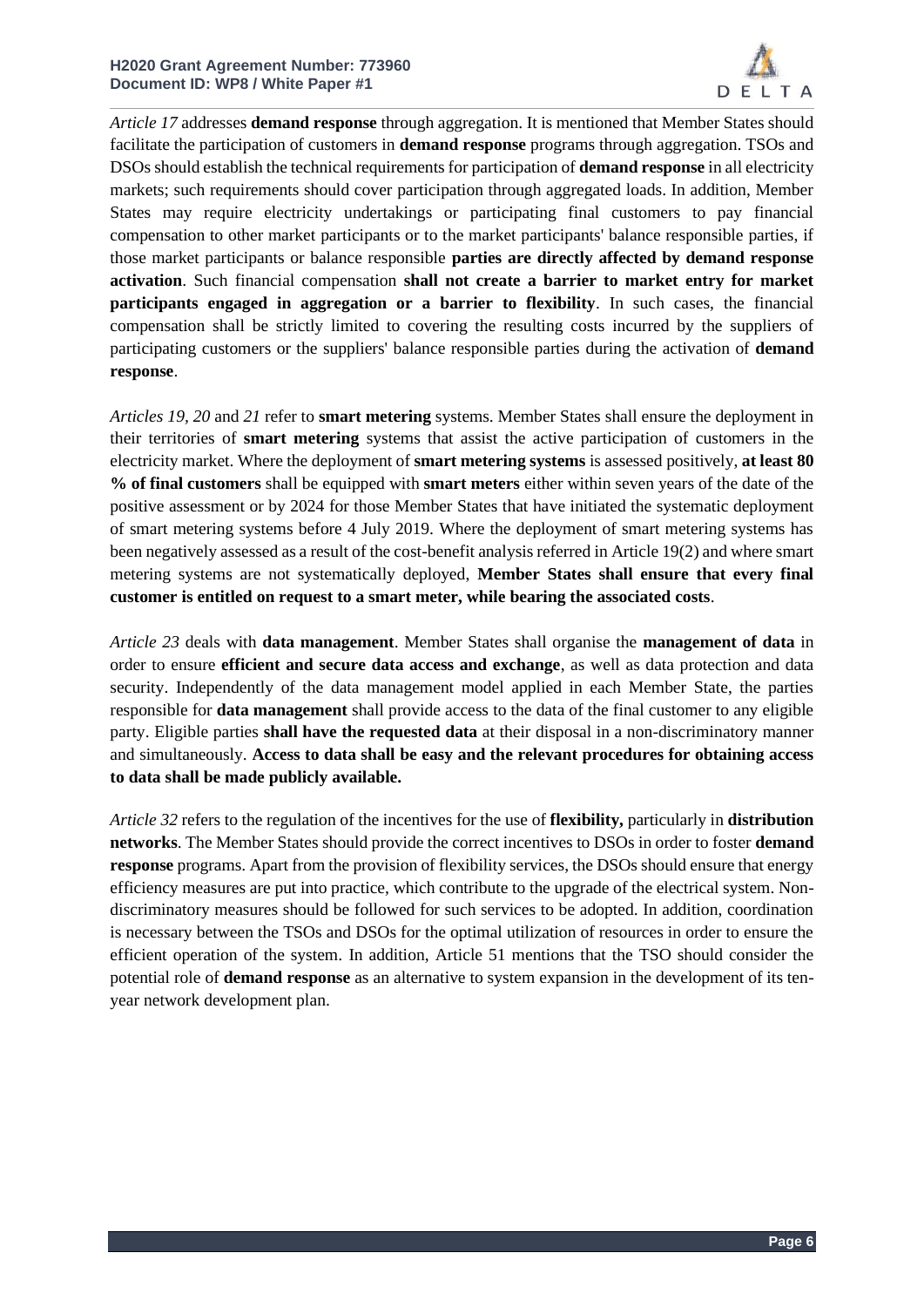

## 3. **Insights and Analysis**

Through the analysis performed on both documents, the main identified gaps in existing policy regulations for demand response in Europe, are: 1) Market Access, 2) Market process and coordination, and 3) Privacy and Security. Further details and recommendations as to these gaps are outlined below:

#### 1. Market Access

There are different standards and prequalification methods followed across Europe, which is a barrier for the deployment of **demand response***.* There is no clear framework for the integration of **implicit and explicit demand response**, and there is also a lack of a uniform framework for deployment, installation and management of smart metering infrastructure for accessing energy markets in general, as well as allowing participation to more dynamic transactions, such as DR (instead of just requesting from MS for ensuring systematic deployment).

*There are different standards followed across Europe.*

#### *Why it's a gap:*

Standard heterogeneity leads to a plethora of different equipment and software solutions that hinder the communication and integration of DR solutions. A characteristic example is the vast availability of smart meters which interact with their environment (i.e., installation premises, cloud) following completely different communication protocols and data models, leading to serious communication difficulties. In particular, the measurements follow various data formats, the sampling frequency is up to the manufacturer to decide, while the measurement accuracy fluctuates significantly. All these facts impose high heterogeneity in regards to the collection of measurements, which is a cornerstone for the application of exploitation of any DR schema. Furthermore, going beyond metering infrastructure, access to devices, appliances, etc. is also extremely important and introduces enhanced complexity that needs to be standardised, especially in cases of explicit DR and Direct Load Control.

#### *Recommendations to address it:*

- Open European standards shall be encouraged to be used (like OpenADR, EEBUS, IEC 61850, IEC 62559) which shall indicate the technical-non technical/ functional, nonfunctional requirements of hardware and software solutions (e.g. smart meters), destined to be deployed in any type of consumer/ prosumer. Standards shall be followed also with profiles that include details on the communication protocol, data format, security specifications, etc. Interconnection then of different data models can be done by ontologies (like SAREF4ENER<sup>2</sup>) facilitating the interoperability between devices without hampering innovation. . Furthermore, European standards are supported by working groups, which maintain, update and extend the standards according to regulatory and technological requirements
- A certification entity shall be made available for vendors to certify their products (software or hardware) in terms of smart readiness<sup>3</sup> and standard conformity. Every deployed solution

<sup>2</sup>[https://digital-strategy.ec.europa.eu/en/library/digitalising-energy-sector-common-language](https://digital-strategy.ec.europa.eu/en/library/digitalising-energy-sector-common-language-consumer-centric-world)[consumer-centric-world](https://digital-strategy.ec.europa.eu/en/library/digitalising-energy-sector-common-language-consumer-centric-world)

 $3$  For comparison reasons, see for example the Smart Readiness Indicator for buildings as the official EU tool to support the digitisation and modernisation of buildings in Europe[, https://op.europa.eu/s/pcDg](https://op.europa.eu/s/pcDg)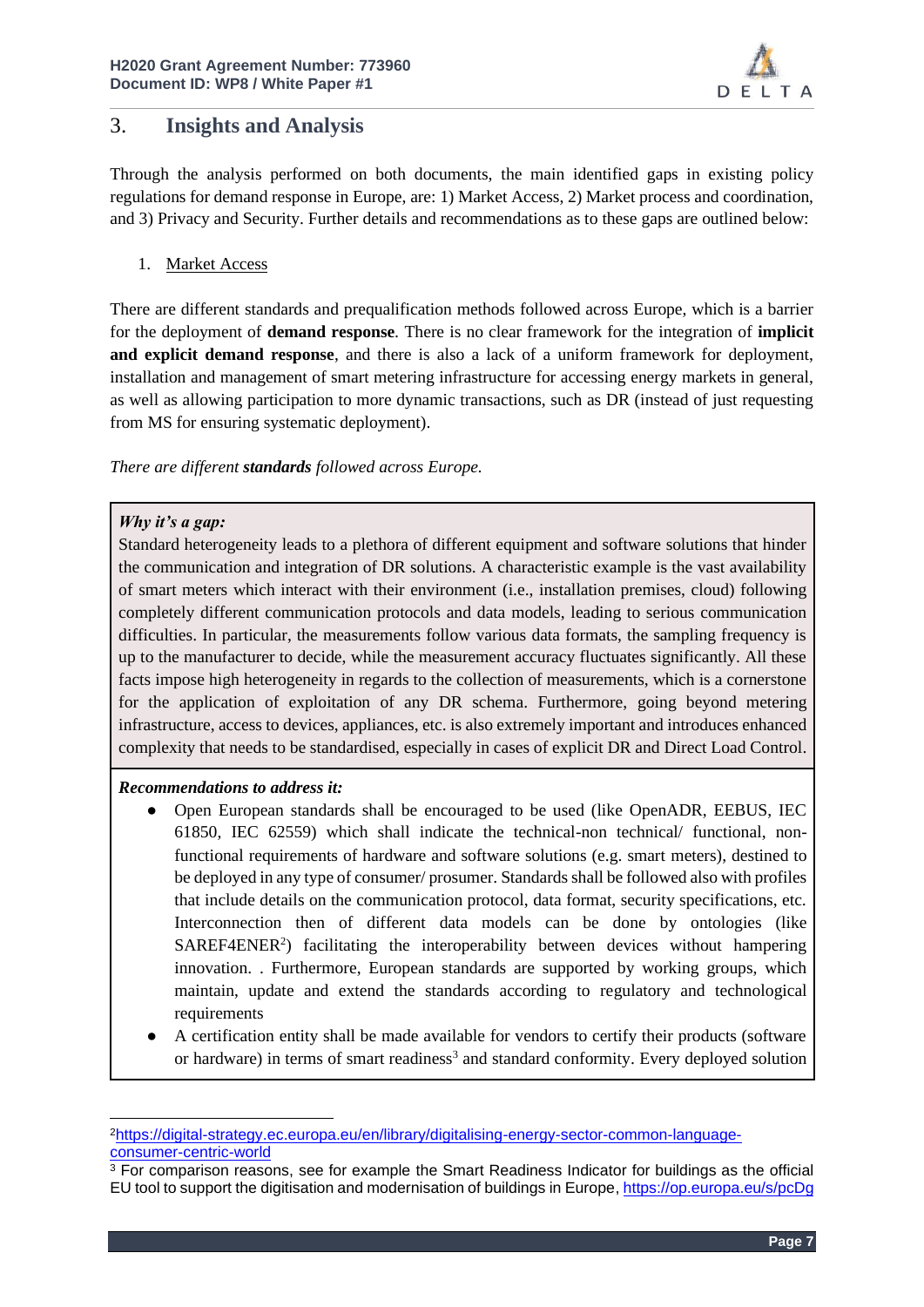

shall be certified before made available for commercial purposes so that the level of interoperability or/and flexibility shall be known to the consumer.

*There is a lack of a clear framework for providers of flexibility, like the aggregators, which should be tackled.*

*---------------------------------------------------------------------------------------------------------------------------*

#### *Why it's a gap:*

Flexibility of energy use has gained an entirely different dimension after the introduction of prosumers. By now, it is possible to ad-hoc change either consumption or generation, towards meeting the same objectives. This complicates the overall situation, which is not yet presented at EU level, but it's mainly handled at National level, nevertheless following different approaches. Furthermore, the aggregation mainly refers to loads, and not all available assets at customer's side that could also include generation and storage assets.

#### *Recommendations to address it*

- Clear definition of what "flexibility" stands for, how it is calculated for all foreseen types of customers and energy market participants, in general
- Clear definition of how flexibility can be provided to the markets from stakeholders, such as Aggregators, as well which are the stakeholders that can actually deliver DR services.
- Clear rules of engaging while protecting customers
- Financial incentives (EU & National Level)
- Clear definition of a baseline methodology
- Clear definition of guidelines regarding remuneration, especially for consumption

*---------------------------------------------------------------------------------------------------------------------------*

*There is no clear framework for the integration of implicit and explicit demand response.* 

#### *Why it's a gap:*

There is no clear understanding in the markets (both for market players and end-customers) of how Implicit and Explicit DR are integrated to the markets. This also includes the stakeholders involved, the markets where they are allowed or required, as well as additional technical and financial details. Currently, at commercial scale, only explicit DR that targets large entities and in the form of static long-term contractual agreements is available in EU MS.

#### *Recommendations to address it*

- Clear definition of Customers for DR covering consumers, producers, and prosumers.
- Clear definition of stakeholders' roles and responsibilities
- Clear regulatory framework for introducing Explicit & Implicit DR for energy markets (including pricing and incentive guidelines).
- Suggestions for the inclusion of customers regardless of size and type, both residential and non-residential shall be covered, e.g. by introducing the concept of Virtual Power Plants or (Local) Energy Communities
- Clear definition of a baseline methodology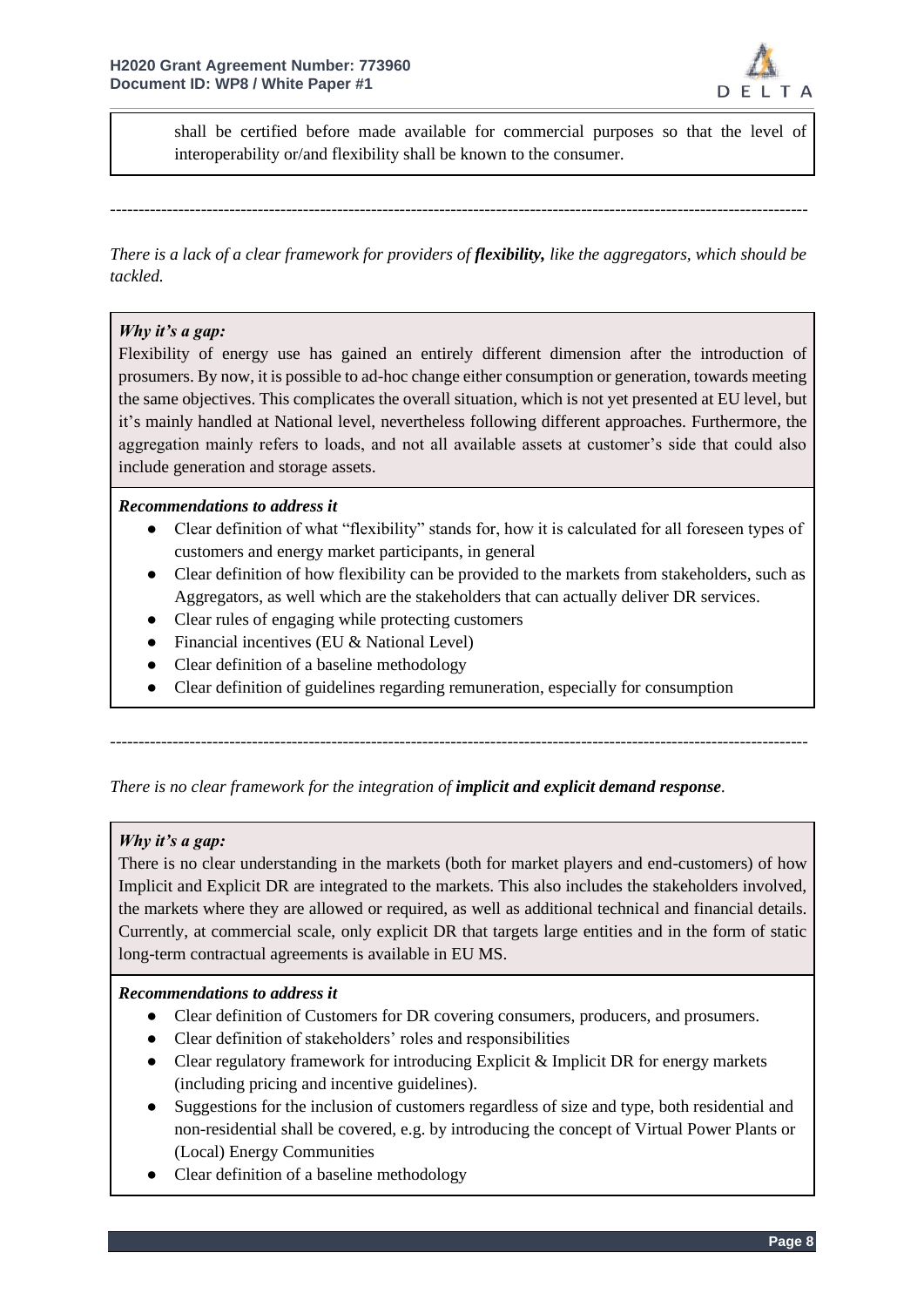

● Clear definition of guidelines regarding remuneration, especially for consumption.

*There is a lack of a uniform framework for deployment, installation and management of smart metering infrastructure for accessing energy markets in general, as well as allowing participation to more dynamic transactions, such as DR.*

*---------------------------------------------------------------------------------------------------------------------------*

#### *Why it's a gap:*

There are quite a lot of different national approaches for energy metering across EU MS, not only in terms of the actual equipment, but also considering the processes for charging and providing for credible transactions among engaged stakeholders. Even in cases where utilities, aggregators, or even the customers' themselves are able to deploy their systems/infrastructure, it is not clear how this equipment should be accessed, maintained, or secured. In fact in some MS, even if the equipment exists it cannot be used for the actual financial transactions, where there is an obligation to use measurements deriving from legacy equipment.

#### *Recommendations to address it*

- Define the specific needs in terms of smart metering infrastructure for DR programs
- Identify and define the stakeholders that are responsible for covering the need in smart metering infrastructure (e.g. TSO, DSO, Aggregators, etc.)
- Propose and adopt an open and common standard for smart metering infrastructure and data sharing so that all stakeholders can operate in the same context. All customers participating in DR programs should be equipped with certified smart metering equipment.
- 2. Market Process and Coordination

**Market accessibility** is a barrier, especially to small customers, and to overcome it, an EU framework should be created in order to have a fair level playing field for all providers of **flexibility** resources in the market.

*Market accessibility differs by the size of prosumers due to regulatory access barriers.*

#### *Why it's a gap:*

With the current status of the markets, it is not possible for all small and most medium customers to participate in DR programs As the markets become more and more dynamic, the traditional contract paradigms have not changed and the provision of flexibility is accompanied by significant constraints.

#### *Recommendations to address it*

- Enable easy participation of all customers, regardless of size and type of DR markets, through specific market stakeholders, such as aggregators, flexibility traders, etc. This shall be made available under specific rules and guidelines towards MS so that all parties can be allowed to participate under fair conditions.
- Introduce automated and secure schemes that will further facilitate and accelerate transaction related to DR requests, supporting highly dynamic contracts.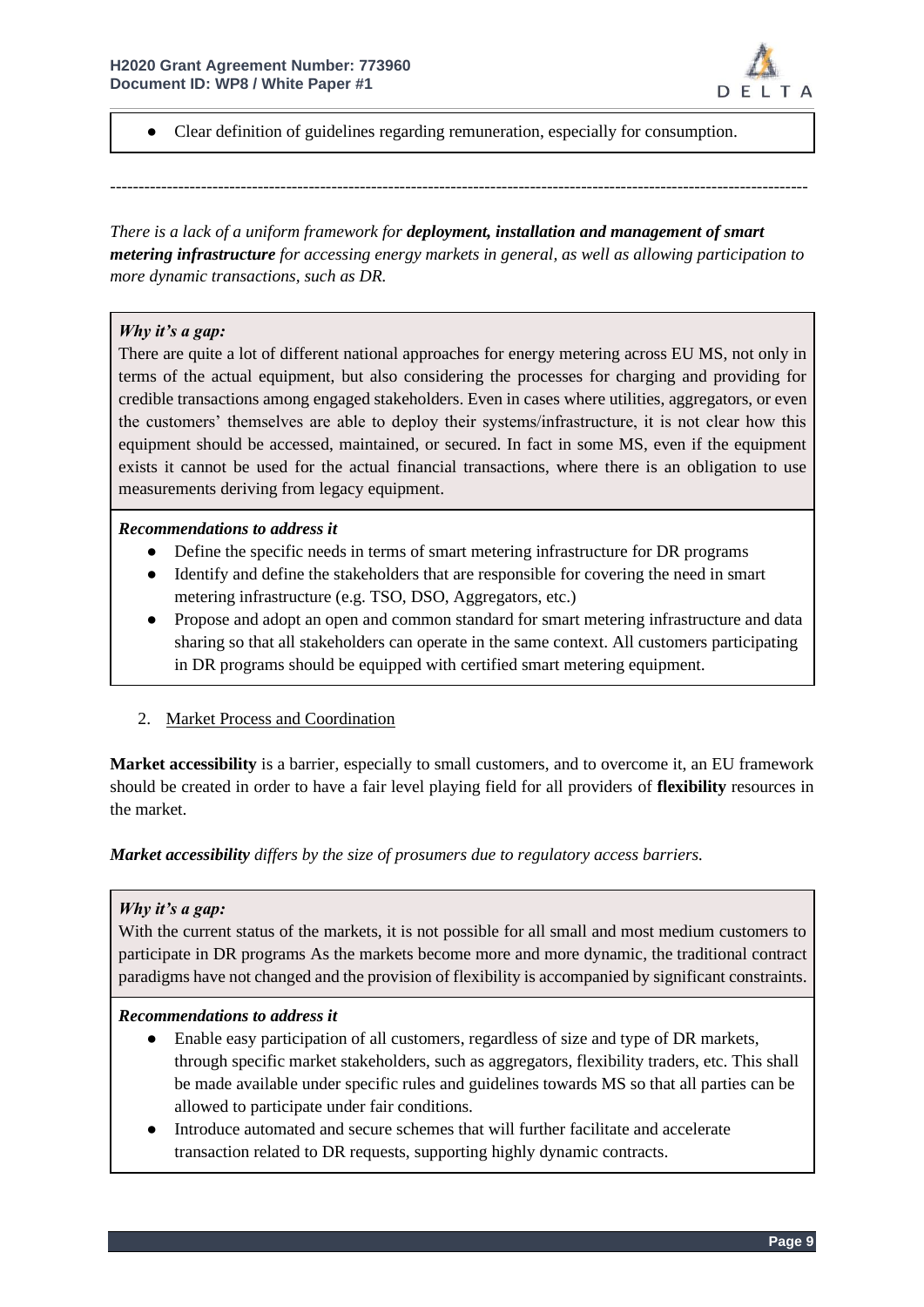

- Further clarify the roles of each stakeholder in the markets, especially for novel ones like aggregators and energy communities.
- Specify the processes different market parties are responsible for, such as clear schemes for the "fair compensation" between BRPs involved in independent aggregation. Clear guidelines on EU level could increase confidence for new market participants to enter the market and reduce regulatory uncertainty.

*Market fragmentation is an issue to be encountered;* 

#### *Why it's a gap:*

In current markets, there are different authorities, different rules, and different (pre)-qualification criteria to be met from stakeholders, in order to participate in. Such heterogeneity makes it difficult not only to scale up market participation from multiple diverse entities, but also it creates certain challenges in terms of coordination and monitoring.

*---------------------------------------------------------------------------------------------------------------------------*

#### *Recommendations to address it*

- An integrated system approach, which includes coordination between all market players, could bridge this gap.
- There should be a code of conduct for consistently setting prequalification criteria among EU MS, facilitating access for aggregators active in different EU member states.
- Clearer participation rules for all stakeholders shall be provided,
- Markets rules shall be made simpler and more transparent so that more parties can efficiently participate.
- Minimum size of aggregated flexibility pools should be reduced in most markets to enable participation of bundled small- and medium sized prosumers.
- Markets that are specifically relevant for smaller prosumers in the distribution grid, which are especially DSO congestion management markets, should be fostered and further institutionalized.

## *Privacy and security*

It is required to define in a clear way **who owns/manages and who has access to data**. In addition, the routes of access need to be specified. It is also necessary to define, clearly, which information should be made transparent and available in the energy sector. All rules on encryption should be applied. Data protection should take place at source, in transit and at rest, whereas data should be destroyed equivalently when necessary.

#### *Why it's a gap:*

With an increasing number of market stakeholders and the generation of a lot more data through smart ICT technologies deployed, their handling becomes cumbersome, especially in terms of traceability and transparency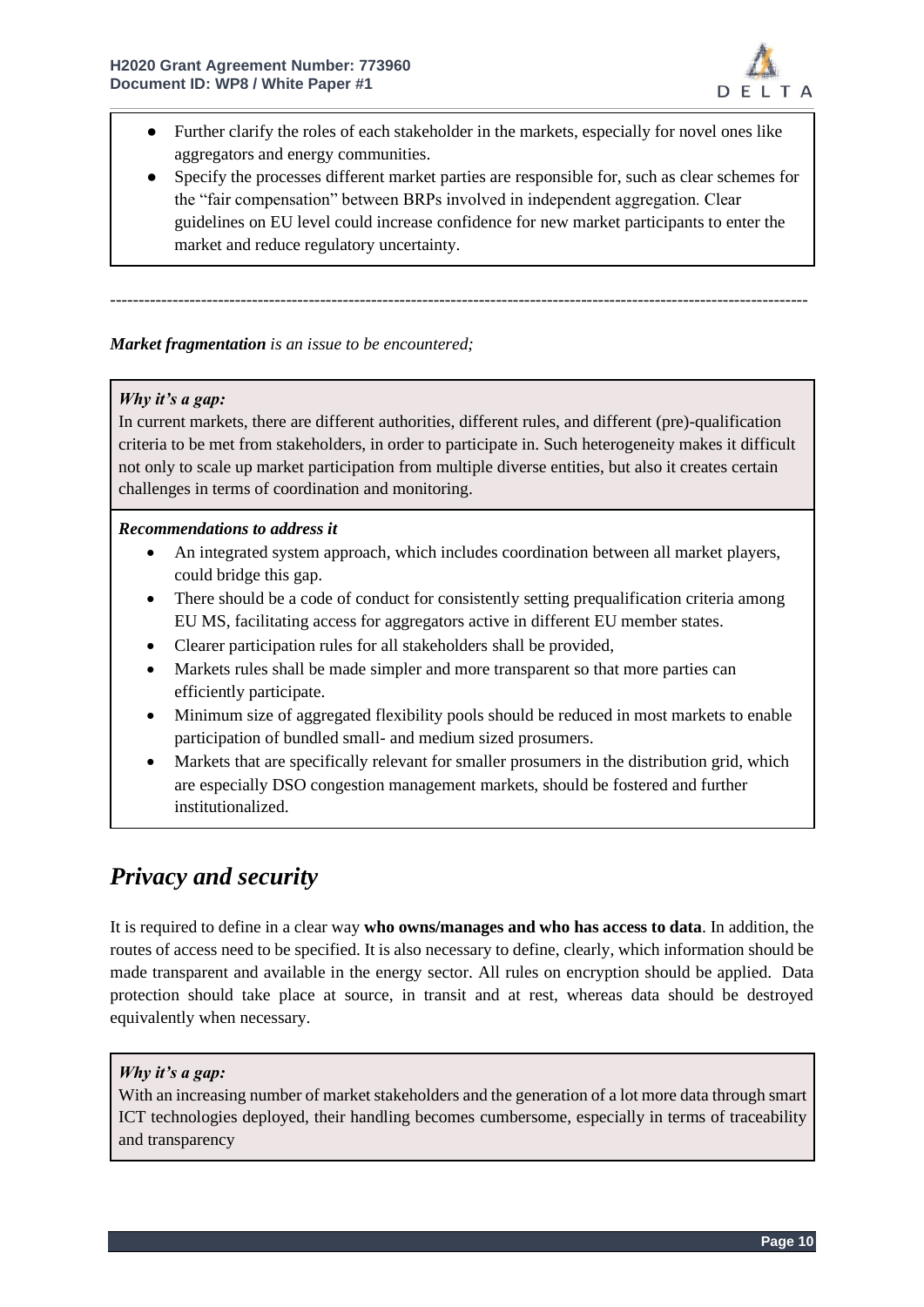

#### *Recommendations to address it*

- Guidelines to all stakeholders shall be provided towards presenting clear information on data access, data editing and sharing.
- Specific rules shall be drafted for the traceability of data so that their access can be monitored
- Besides regulations, a standardised approach shall be introduced, with the respective certification process, for ensuring compliance to regulations, beyond arbitrary statements.

*It is also necessary to define, clearly, which information should be made transparent and available in the energy sector.* 

*---------------------------------------------------------------------------------------------------------------------------*

#### *Why it's a gap:*

Through new technologies, either software or hardware, a lot more energy-related information is generated and distributed, either, for example, in terms of measurements, actions, or transactions. However, it is not clarified which information is actually used and how, or which level of information should be transparent and to who.

#### *Recommendations to address it*

- Clear definition of the minimum data required shall be introduced for DR programs, and any additional information shall be bound by specific regulations.
- Clear definition of the information that needs to be transparent and available, in an anonymized and privacy-ensuring manner to the energy sector
- All rules on encryption shall be applied.

*Data protection should take place at source, in transit and at rest, whereas data should be destroyed equivalently when necessary.* 

#### *Why it's a gap:*

- Nowadays cybersecurity has been proven to be one of the most significant challenges, especially during the transition to a more digital era. As the energy sector becomes more and more connected to the Internet (e.g. by deploying huge quantities of Internet of Things) the need for improved data protection (and not only) becomes apparent.

#### *Recommendations to address it*

- Data Security and Data Integrity shall be covered in the regulations with special focus on the customer's side
- Minimum requirements shall be proposed for DR-related equipment, for ensuring both data security and integrity.

*Data sharing is vital and correct data access as well, meaning that these are areas where the rules should be defined in a clear way.*

*---------------------------------------------------------------------------------------------------------------------------*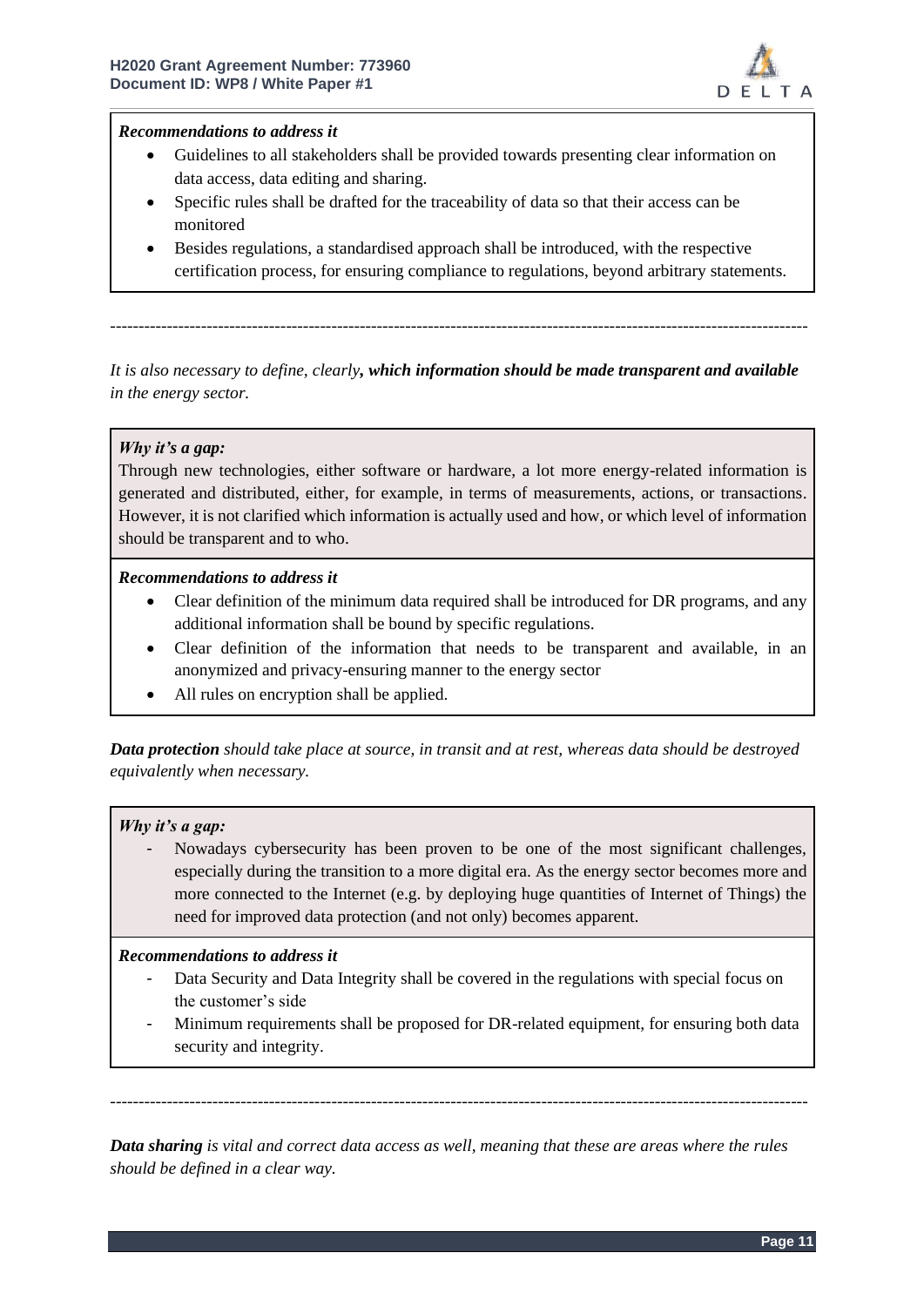

#### *Why it's a gap:*

The way data are shared does not follow a standardised approach around EU and makes it more difficult for vendors and service providers to adjust to different countries' and markets' requirements. In addition, besides interoperability, privacy and security aspects should be carefully identified so that all participating stakeholders can be protected at any given time.

There is a large discrepancy among DR communication protocols, data formats, and models that are used to express the data needed by DR stakeholders, marketplaces, vendors, and utilities. The fact that different models are used in DR systems hinders the interoperability between them and, consequently, hinders the exchange of data.

#### *Recommendations to address it*

- Data Sharing shall be thoroughly covered in future regulations, introducing standardised methods that will not only facilitate information exchange but also secure and protect all parties involved in the process, with special focus on the customers' side.
- Data quality should also be addressed, given the critical aspects covered (i.e. energy measurements). False information could prove to be fatal for the network.
- The use of ontologies (e.g., the DELTA ontology) defines a common vocabulary for the DR domain that supports semantic interoperability among DR systems.
- DR standards should have associated an ontology (e.g., the OpenADR standard and the OpenADR ontology) to provide a common understanding of the structure of information among people or software agents.
- DR standards should use a middleware to exchange information (e.g., the DELTA CIM middleware), when the source of information provides data not expressed according to an ontology the middleware must be able to translate, i.e., normalised, such data. Similarly, if the target of a certain information is not able to handle data expressed according to an ontology the middleware must be able to translate such data in a format and model understandable by the target.